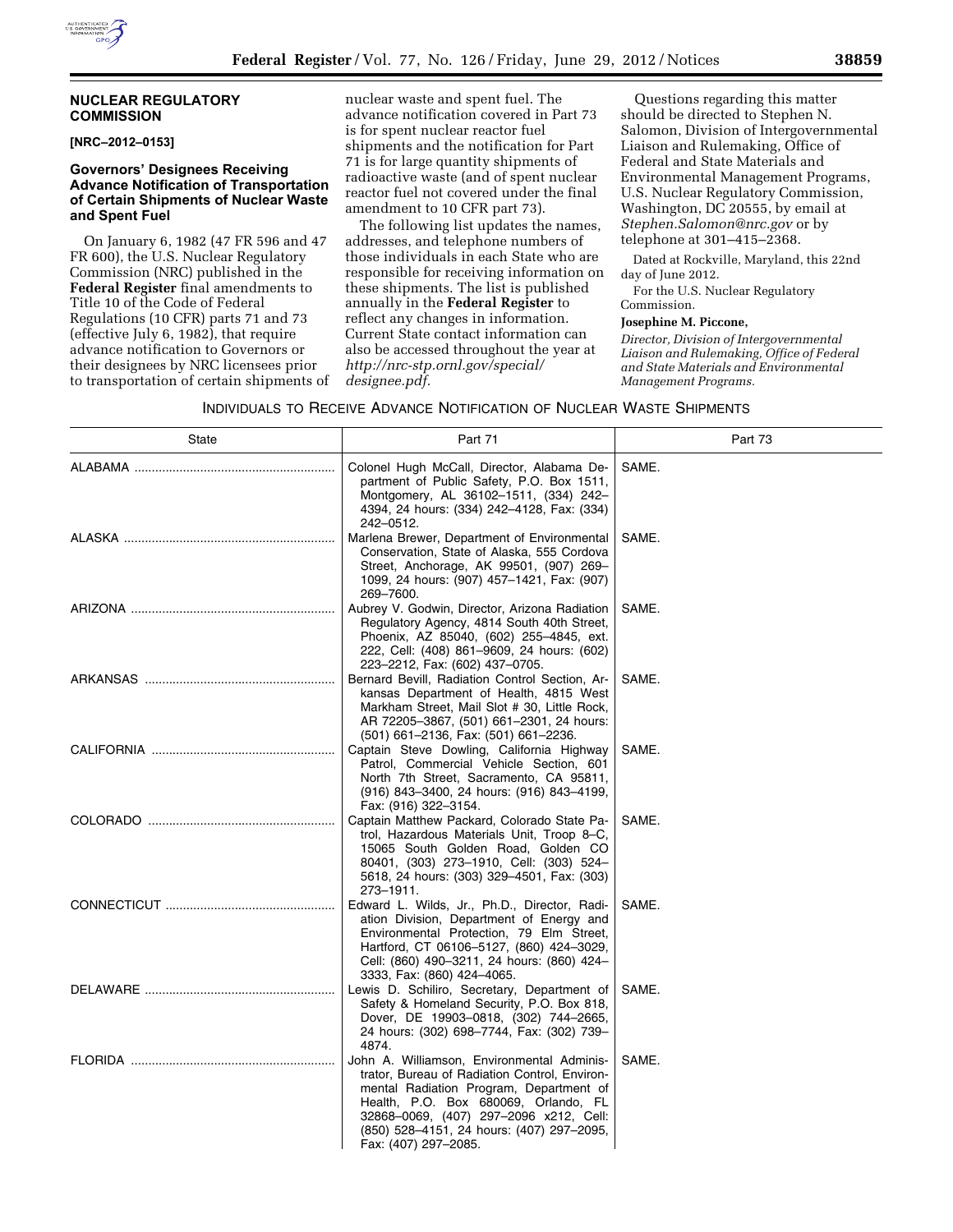$\equiv$ 

٠

# INDIVIDUALS TO RECEIVE ADVANCE NOTIFICATION OF NUCLEAR WASTE SHIPMENTS—Continued

| <b>State</b> | Part 71                                                                                                                                                                                                                                                                                                                           | Part 73        |
|--------------|-----------------------------------------------------------------------------------------------------------------------------------------------------------------------------------------------------------------------------------------------------------------------------------------------------------------------------------|----------------|
|              | Captain Bruce Bugg, Region 3 Commander,<br>Georgia Department of Public Safety, Motor<br>Carrier Compliance Division, 320 Chester<br>Avenue, Atlanta, GA 30316, (404) 463-<br>3899, 24 hours: (404) 463-3800, Fax: (770)<br>357-8867.<br>Alternate: Sergeant First Class Brent Moore,<br>24 hour: (404) 357-8880, Fax: (404) 624- | SAME.          |
|              | 7295.<br>Gary Gil, Deputy Director for Environmental<br>Health, State of Hawaii, Department of<br>Health, 1250 Punchbowl Street, Honolulu,<br>HI 96813, (808) 586-4424, 24 hours: (808)<br>366-8950, Fax: (808) 586-4368.<br>Lynn Nakosone, Division Administrator, Envi-<br>ronmental Health Services Division, State of         | SAME.<br>SAME. |
|              | Hawaii, Department of Health, 591 Ala<br>Moana Boulevard, #125, Honolulu, HI<br>96813, (808) 586-4576, 24 hours: (808)<br>348-6418, Fax: (808) 586-1522.<br>Captain William L. (Bill) Reese, Idaho State                                                                                                                          | SAME.          |
|              | Police, Commercial Vehicle Safety, 700<br>South Stratford Drive, Meridian, ID 83642,<br>(208) 884–7220, 24 hours: (208) 846–7550,<br>Fax: (208) 884-7192.                                                                                                                                                                         |                |
|              | Joseph G. Klinger, Assistant Director, Illinois<br>Emergency Management Agency, Division<br>of Nuclear Safety, 2200 S. Dirksen Park-<br>way, Springfield, IL 62703, (217) 785-9868,<br>Mobile: (217) 720-4634, 24 hours: (217)<br>782-7860, Fax: (217) 558-7398.                                                                  | SAME.          |
|              | Major Jeffrey L. Walker, Commander, Com-<br>mercial Vehicle Enforcement Division, Indi-<br>ana State Police, 5252 Decatur Boulevard,<br>Indianapolis, IN 46241, (317) 615-7431,<br>Mobile: (317) 432-4929, 24 hours: (317)<br>232-8248, Fax: (317) 821-2350 or 821-<br>2353.                                                      | SAME.          |
|              | Mark Shouten, Administrator, Iowa Homeland<br>Security and Emergency Management Divi-<br>sion, 7105 NW 70th Avenue, Camp Dodge,<br>Building W-4, Johnston, IA 50131-1824,<br>(515) 725-3231, Mobile: (515) 473-8944,<br>24 hours: (515) 725-3231, Fax: (515) 725-<br>3260.                                                        | SAME.          |
|              | Jennifer Clark, Technological Hazards Section<br>Chief, Department of the Adjutant General,<br>Division of Emergency Management, 2800<br>SW Topeka Boulevard, Topeka, KS 66611-<br>1287, (785) 274-1394, Mobile: (785) 207-<br>1540, 24 hours: (785) 296-3176, Fax: (785)<br>274-1426.                                            | SAME.          |
|              | Matthew W. McKinley, Administrator, Radi-<br>ation Control Program, Cabinet for Health<br>and Family Services, 275 East Main Street,<br>Mail Stop HS-1C-A, Frankfort, KY 40621,<br>(502) 564-3700, ext 3701, 24 hours: (502)<br>229-6254, Fax: (502) 564-1492.                                                                    | SAME.          |
|              | Captain Allen T. Moss, Louisiana State Police,<br>7919 Independence Boulevard, P.O. Box<br>66168, #A-26, Baton Rouge, LA 70896-<br>6614, (225) 925–6113, ext. 241, Cell: (225)<br>485-9240, 24 hours: (877) 925-6595, Fax:<br>$(225)$ 925-3559.                                                                                   | SAME.          |
|              | Lieutenant Shawn Currie, State Police, Maine<br>Dept. of Public Safety, 36 Hospital St.,<br>20SHS, Augusta, ME 04333-0020, (207)<br>624-8932 or (207) 624-8939, Mobile: (207)<br>441-6212, 24 hours: (207) 624-7076, Fax:<br>(207) 287-5247.                                                                                      | SAME.          |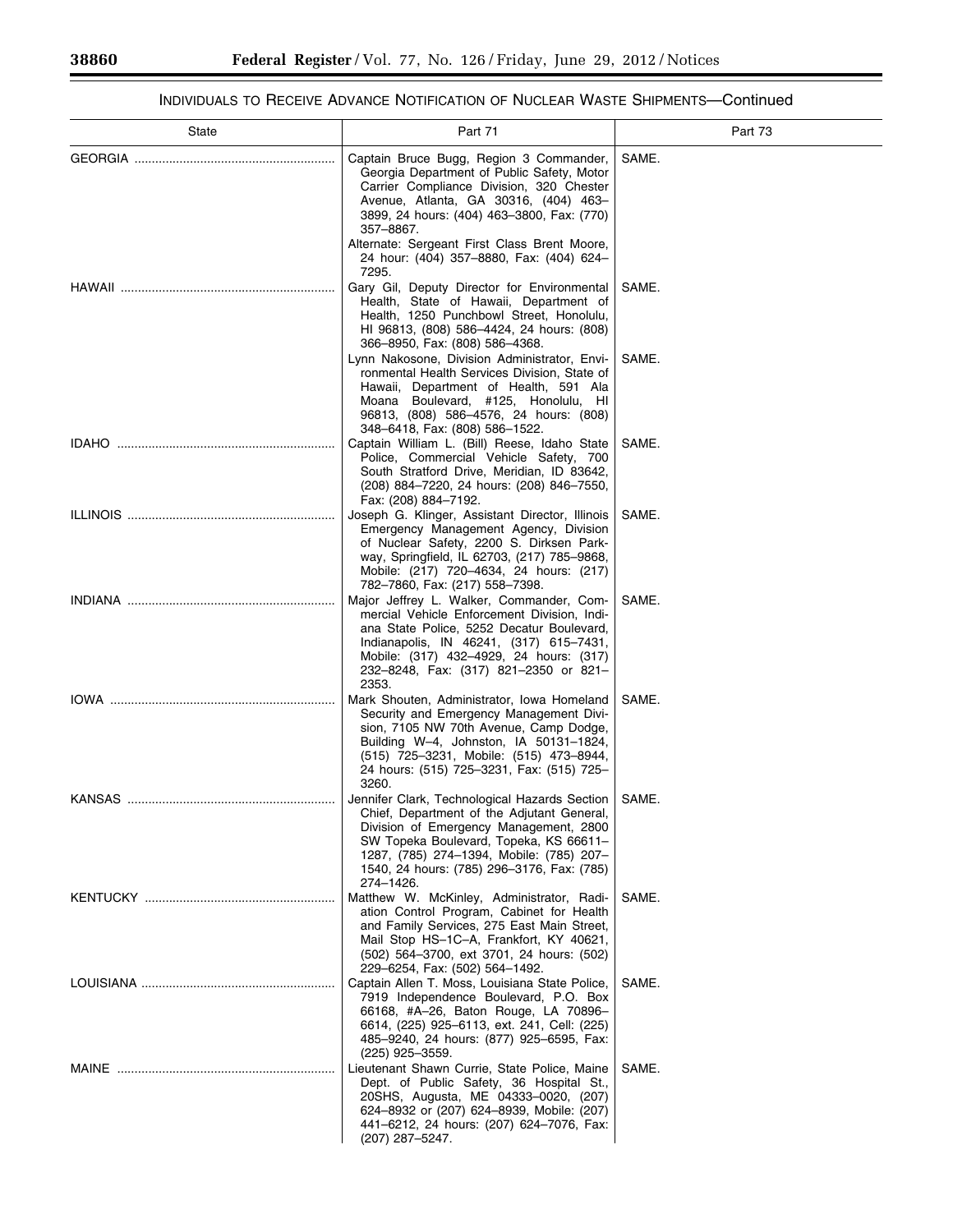# INDIVIDUALS TO RECEIVE ADVANCE NOTIFICATION OF NUCLEAR WASTE SHIPMENTS—Continued

| State | Part 71                                                                                                                                                                                                                                                                                                               | Part 73 |
|-------|-----------------------------------------------------------------------------------------------------------------------------------------------------------------------------------------------------------------------------------------------------------------------------------------------------------------------|---------|
|       | Major A. J. McAndrew, Field Operations Bu-<br>reau, Special Operations and Transportation<br>Safety Command, Maryland State Police,<br>901 Elkridge Landing Road, Suite 300, Lin-<br>thicum Heights, MD 21090, (410) 694–<br>6100, Cell: (301) 573-3915, 24 hours: (410)<br>653-4200, Fax: (410) 694-6135.            | SAME.   |
|       | Robert L. Gallaghar, Deputy Director, Radi-<br>ation Control Program, Massachusetts De-<br>partment of Public Health, Shraffts Center,<br>Suite 1M2A, 529 Main Street, Charlestown,<br>MA 02129, (617) 242-3035 x2001, 24<br>hours: (617) 242-3453, Fax: (617) 242-<br>3457.                                          | SAME.   |
|       | Captain W. Thomas Sands, Michigan State<br>Police, Emergency Management & Home-<br>land, Security Division, 4000 Collins Rd.,<br>Lansing, MI 48910, (517) 333–5042, 24<br>hours: (517) 241-8000, Fax: (517) 333-<br>4987.                                                                                             | SAME.   |
|       | Kevin C. Leuer, Director, Preparedness<br>Branch, Minnesota Division of Homeland<br>Security & Emergency Management, 444<br>Cedar Street, Suite 223, St. Paul, MN<br>55101-6223, (651) 201-7406, 24 hours: 1-<br>800–422–0798, Fax: (651) 296–0459.                                                                   | SAME.   |
|       | Brian E. Maske, HAZMAT/WIPP, Program<br>Manager, Planner---Districts 2 & 4, LEPC<br>Coordinator, Mississippi Emergency Man-<br>agement Agency, Office of Preparedness-<br>Plans Bureau, P.O. Box 5644, #1 MEMA<br>Drive 39208, Pearl, MS 39288, (601) 933-<br>6369, 24 hours: (601) 933-6362, Fax: (601)<br>933-6815. | SAME.   |
|       | Paul D. Parmenter, Director, Emergency Man-<br>agement Agency, P.O. Box 116, 2302 Mili-<br>tia Drive, Jefferson City, MO 65102, (573)<br>526-9100, 24 hours: (573) 751-2748, Fax:<br>(573) 634-7966.                                                                                                                  | SAME.   |
|       | Ed Tinsley, Administrator, Homeland Security<br>Advisor, Montana Disaster & Emergency<br>Services, 1956 MT Majo Street, P.O. Box<br>4789, Fort Harrison, MT 59636-4789, (406)<br>841-3911, Mobile: (406) 461-1674, 24<br>hours: (406) 841-3911, Fax: (406) 841-<br>3965.                                              | SAME.   |
|       | Sergeant Glenn Elwell, Nebraska State Patrol/<br>NIAC, Nebraska Information Analysis Cen-<br>ter, 3800 NW 12th Street, Lincoln, NE<br>68521, (402) 479-4076, Cell: (402) 540-<br>0036, NIAC: (402) 479-4049, Fax: (402)<br>479-4950.                                                                                  | SAME.   |
|       | Karen K. Beckley, Radiation Control, Program<br>Manager, Nevada State Health Division,<br>727 Fairview Drive, Suite E, Carson City,<br>NV 89701, (775) 687-7540, Cell: (775)-<br>720-8530, 24 hours: 1 (877) 438-7231,<br>Fax: (775) 687-7552.                                                                        | SAME.   |
|       | Sergeant Christopher Scott, Department of<br>Safety, Division of Motor Vehicles, Intel-<br>ligence Unit/Information and Analysis Unit,<br>33 Hazen Drive, Concord, NH 03305, (603)<br>223-8757, Cell: (603) 717-5546, 24 hours:<br>$(603)$ 271-3636 $\times$ 0, Fax: (603) 271-1760.                                  | SAME.   |
|       | Paul Baldauf, Director, Radiation Protection<br>Programs, Division of Environmental Safety<br>& Health, Department of Environmental Pro-<br>tection, P.O. Box 420 Mailcode: 401-03E,<br>Trenton, NJ 08625-0420, (609) 633-7964,<br>24 hours: 1-800-927-6337, Fax: (609)<br>777-1330.                                  | SAME.   |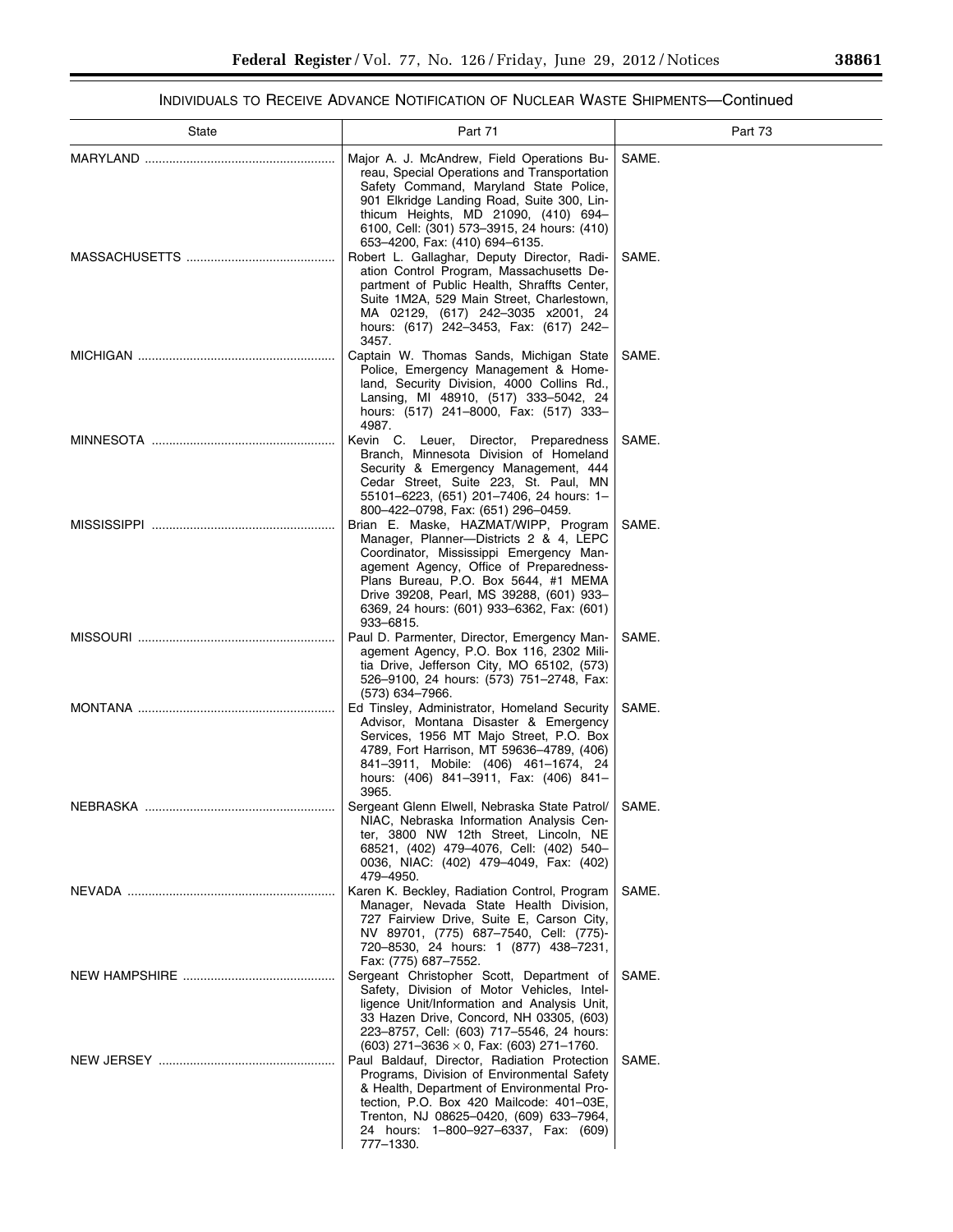$\equiv$ 

# INDIVIDUALS TO RECEIVE ADVANCE NOTIFICATION OF NUCLEAR WASTE SHIPMENTS—Continued

÷.

| State | Part 71                                                                                                                                                                                                                                                                  | Part 73 |
|-------|--------------------------------------------------------------------------------------------------------------------------------------------------------------------------------------------------------------------------------------------------------------------------|---------|
|       | Don Shainin, Technical Hazards Unit Leader,<br>WIPP Program Manager, New Mexico De-<br>partment of Homeland Security and Emer-<br>gency Management (DHSEM), P.O. Box<br>27111, Santa Fe, NM 87502, (505) 476-<br>9628, 24 hours: (505) 476-9635, Fax: (505)<br>476-9695. | SAME.   |
|       | Steven Kuhr, Director, New York State Office<br>of Emergency Management, 1220 Wash-<br>ington Avenue, Building 22, Albany, NY<br>12226-2251, (518) 292-2301, 24 hours:<br>(518) 292-2200, Fax: (518) 322-4978.                                                           | SAME.   |
|       | Sergeant Herbert Tucker, Jr., North Carolina<br>State Highway Patrol, 1142 SE Maynard<br>Rd., Cary, NC 27511, (919) 319-1523, Mo-<br>bile: (919) 218-1271, 24 hours: (919) 319-<br>1523, Fax: (919) 319-1534.                                                            | SAME.   |
|       | Terry L. O'Clair, Director, Division of Air Qual-<br>ity, North Dakota Department of Health, 918<br>East Divide Avenue-2nd Floor, Bismarck,<br>ND 58501-1947, (701) 328-5188, 24 hours:<br>(701) 328-9921, Fax: (701) 328-5185.                                          | SAME.   |
|       | Michael Bear, Branch Chief, Radiological<br>Branch, Ohio Emergency Management<br>Agency, 2855 West Dublin Granville Road,<br>Columbus, OH 43235-2206, (614) 799-<br>3687, 24 hours: (614) 889–7150, Fax: (614)<br>799-5950.                                              | SAME.   |
|       | Lt. Colonel Gregory Allen, Deputy Chief, Okla-<br>homa Dept. of Public Safety, Oklahoma<br>Highway Patrol, P.O. Box 11415, Oklahoma<br>City, OK 73136-0145, (405) 425-7044, 24<br>hours: (405) 833-1428, Fax: (405) 425-<br>2254.                                        | SAME.   |
|       | Ken Niles, Administrator, Nuclear Safety and<br>Energy Emergency, Preparedness Division,<br>Oregon Department of Energy, 625 Marion<br>Street, NE, Salem, OR 97301, (503) 378-<br>4906; Cell: (503) 884–3905, 24 hours: (503)<br>884-3905, Fax: (503) 373-7806.          | SAME.   |
|       | Timothy Baughman, Deputy Director for Oper-<br>ations, Pennsylvania Emergency Manage-<br>ment Agency, 2605 Interstate Drive, Harris-<br>burg, PA 17110, (717) 651-2001, 24 hours:<br>(717) 651–2001, Fax: (717) 651–2021.                                                | SAME.   |
|       | Terrence Mercer, Associate Administrator,<br>Motor Carriers Section, Division of Public<br>Utilities and Carriers, 89 Jefferson Boule-<br>vard, Warwick, RI 02888, (401) 941-4500,<br>Ext. 150, 24 hours: (401) 444–1183 (State<br>Police).                              | SAME.   |
|       | Susan Jenkins, Bureau of Land and Waste<br>Management, Department of Health & Envi-<br>ronmental Control, 2600 Bull Street, Colum-<br>bia, SC 29201, (803) 896-4271, 24 hours:<br>(803) 667–0019 or, (803) 408–2816, Fax:<br>$(803)$ 896-4242.                           | SAME.   |
|       | Kristi Turman, Director, South Dakota Depart-<br>ment of Public Safety, Office of Emergency<br>Management, 118 W. Capitol Avenue,<br>Pierre, SD 57501-2000, (605) 773-3231,<br>24 hours: (605) 773-3231, Fax: (605) 773-<br>3580.                                        | SAME.   |
|       | Sean Kice, Radiological Protection Officer,<br>Tennessee Emergency Management Agen-<br>cy, 3041 Sidco Drive, Nashville, TN 37204,<br>(615) 253–3811, Mobile: (615) 428–8923,<br>24 hours: (615) 741-0001, Fax: (615) 741-<br>8238.                                       | SAME.   |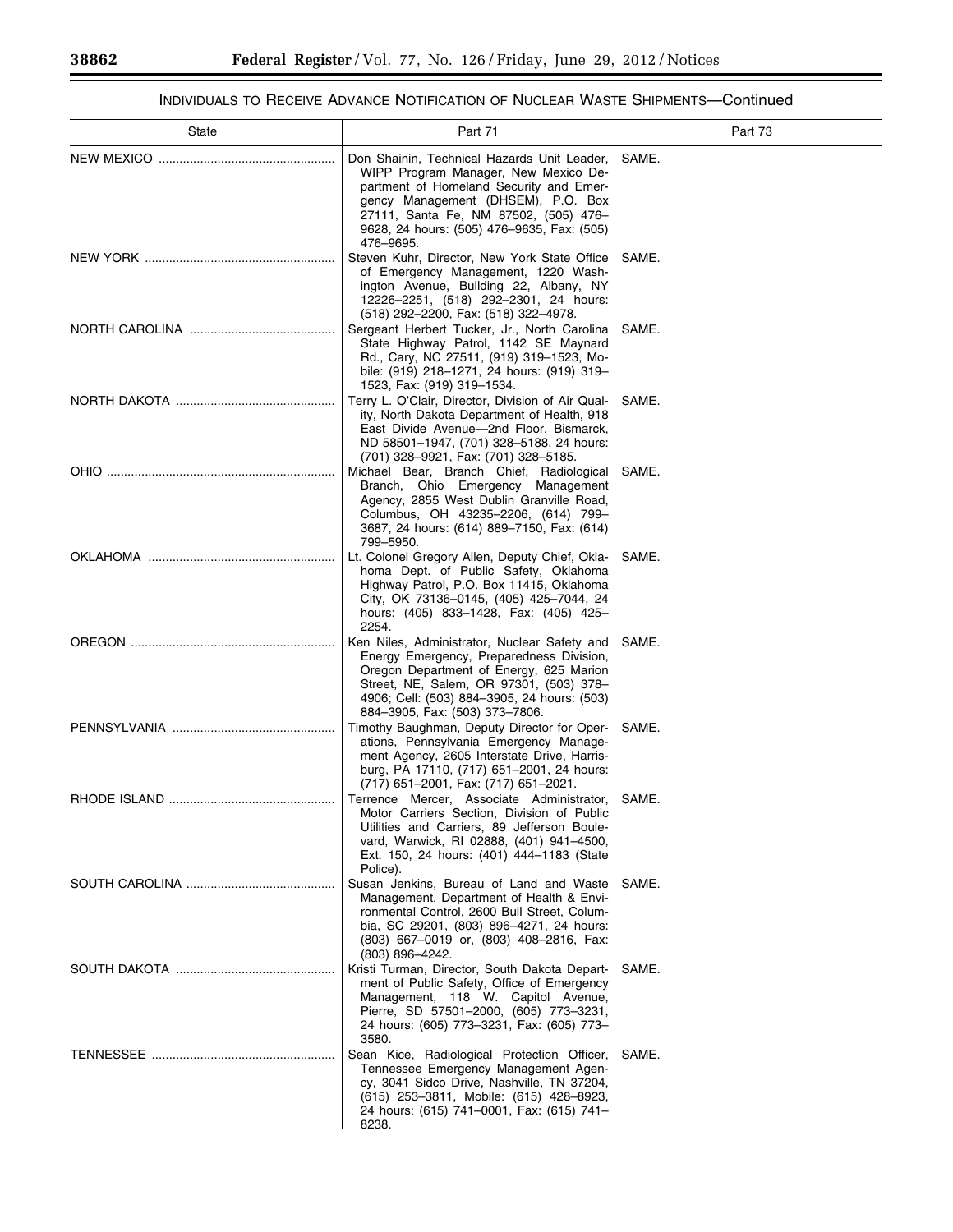# INDIVIDUALS TO RECEIVE ADVANCE NOTIFICATION OF NUCLEAR WASTE SHIPMENTS—Continued

| State                | Part 71                                                                                                                                                                                                                                                                                                                                                    | Part 73                                                                                                                                                                                                  |
|----------------------|------------------------------------------------------------------------------------------------------------------------------------------------------------------------------------------------------------------------------------------------------------------------------------------------------------------------------------------------------------|----------------------------------------------------------------------------------------------------------------------------------------------------------------------------------------------------------|
|                      | Richard A. Ratliff, P.E. L.M.P., Radiation Safe-<br>ty Licensing Branch Mgr., Division for Regu-<br>latory Services, Texas Dept. of State Health<br>Services, Mail Code 2835, P.O. Box<br>149347, Austin, TX 78714-9347, (512)<br>834-6679, 24 hours: (512) 458-7460, Fax:<br>$(512)$ 834–6716.                                                            | Steven C. McCraw, Director, Texas Dept of<br>Public Safety, Office of Homeland Security,<br>P.O. Box 4087, Austin, TX 78773, Mobile:<br>(512) 563-3898, 24 hours: (512) 424-2208,<br>Fax: (512) 424-5708 |
|                      | Rusty Lundberg, Director, Division of Radi-<br>ation Control, Department of Environmental<br>Quality, 195 North 1950 West, P.O. Box<br>144850, Salt Lake City, UT 84114-4850,<br>(801) 536-4257, 24 hours: (801) 536-4123,<br>Mobile: (801) 867-1769, Fax: (801) 553-<br>4097.                                                                             | SAME.                                                                                                                                                                                                    |
|                      | Keith W. Flynn, Commissioner, Department of<br>Public Safety, Division of Vermont State Po-<br>lice, 103 South Main Street, Waterbury, VT<br>05671-2101, (802) 244-8718, Cell: (802)<br>371-9147, 24 hours: (802) 244-8727, Fax:<br>$(802)$ 241-5610.                                                                                                      | SAME.                                                                                                                                                                                                    |
|                      | Gregory F. Britt, Director, Technological Haz-<br>ards Division, Virginia Department of Emer-<br>gency Management, 10501 Trade Court,<br>Richmond, VA 23236, (804) 897-9950, 24<br>hours: (804) 674–2400 or 1–800–468–8892,<br>Fax: (804) 897-6576.                                                                                                        | SAME.                                                                                                                                                                                                    |
|                      | Mr. Kevin Zeller, Commercial Vehicle Division,<br>Washington State Patrol, P.O. Box 42600,<br>Olympia, WA 98504-2600, (360) 596-3816;<br>Cell: (360) 239-0467, 24 hours: (253) 536-<br>6210, Fax: (360) 596-3828.<br>Alternate: Captain Darrin Grondel, Commer-<br>cial Vehicle Division, Washington State Pa-<br>trol, P.O. Box 42600, Olympia, WA 98504- | SAME.                                                                                                                                                                                                    |
|                      | 2600, (360) 596–3801.<br>Lieutenant Colonel J.C. Chambers, Deputy<br>Superintendent, West Virginia State Police,<br>725 Jefferson Road, South Charleston, WV<br>25309, (304) 746-2100, 24 hours: (304)<br>746-2158, Fax: (304) 746-2111.                                                                                                                   | SAME.                                                                                                                                                                                                    |
|                      | Brian Satula, Administrator, Wisconsin Emer-<br>gency Management, Department of Military<br>Affairs, P.O. Box 7865, Madison, WI 53707-<br>7865, (608) 242–3210, Cell: (608) 514–<br>3461, 24 hour: 1-800-943-0003, Fax: (608)<br>242–3313.                                                                                                                 | SAME.                                                                                                                                                                                                    |
| <b>WYOMING</b>       | Captain Scot Montgomery, Support Services   SAME.<br>Officer, Commercial Carrier, Wyoming High-<br>way Patrol, 5300 Bishop Boulevard, Chey-<br>enne, WY 82009-3340, (307) 777-3915,<br>Cell: (307) 630-3736, 24 hours: (307) 777-<br>4321, Fax: (307) 777-4282.                                                                                            |                                                                                                                                                                                                          |
| DISTRICT OF COLUMBIA | Frederick Goldsmith, Critical Infrastructure<br>Mgr., Homeland Security & Emergency<br>Management Agency, 2720 Martin Luther<br>King, Jr. Avenue, SE, 2nd Floor, Room 247,<br>Washington, DC 20032, (202) 481-3169,                                                                                                                                        | SAME.                                                                                                                                                                                                    |
|                      | Mobile: (202) 375-9506.<br>Dr. Pedro Nieves, Chairman, Puerto Rico<br>Quality Board, P.O. Box 11488, San Juan,<br>PR 00917, (787) 767-8056 or (787) 767-<br>8057, Mobile: (787) 447-9222, 24 hours:<br>(787) 447-9222, Fax: (787) 767-4861.                                                                                                                | SAME.                                                                                                                                                                                                    |
|                      | Governor Eddie Baza Calvo, Officer of the<br>Governor, Ricardo J. Bordullo Governor's<br>Complex, Adelup, GU 96910, (671) 472-<br>8931, Fax: (671) 477-4826.                                                                                                                                                                                               | SAME.                                                                                                                                                                                                    |